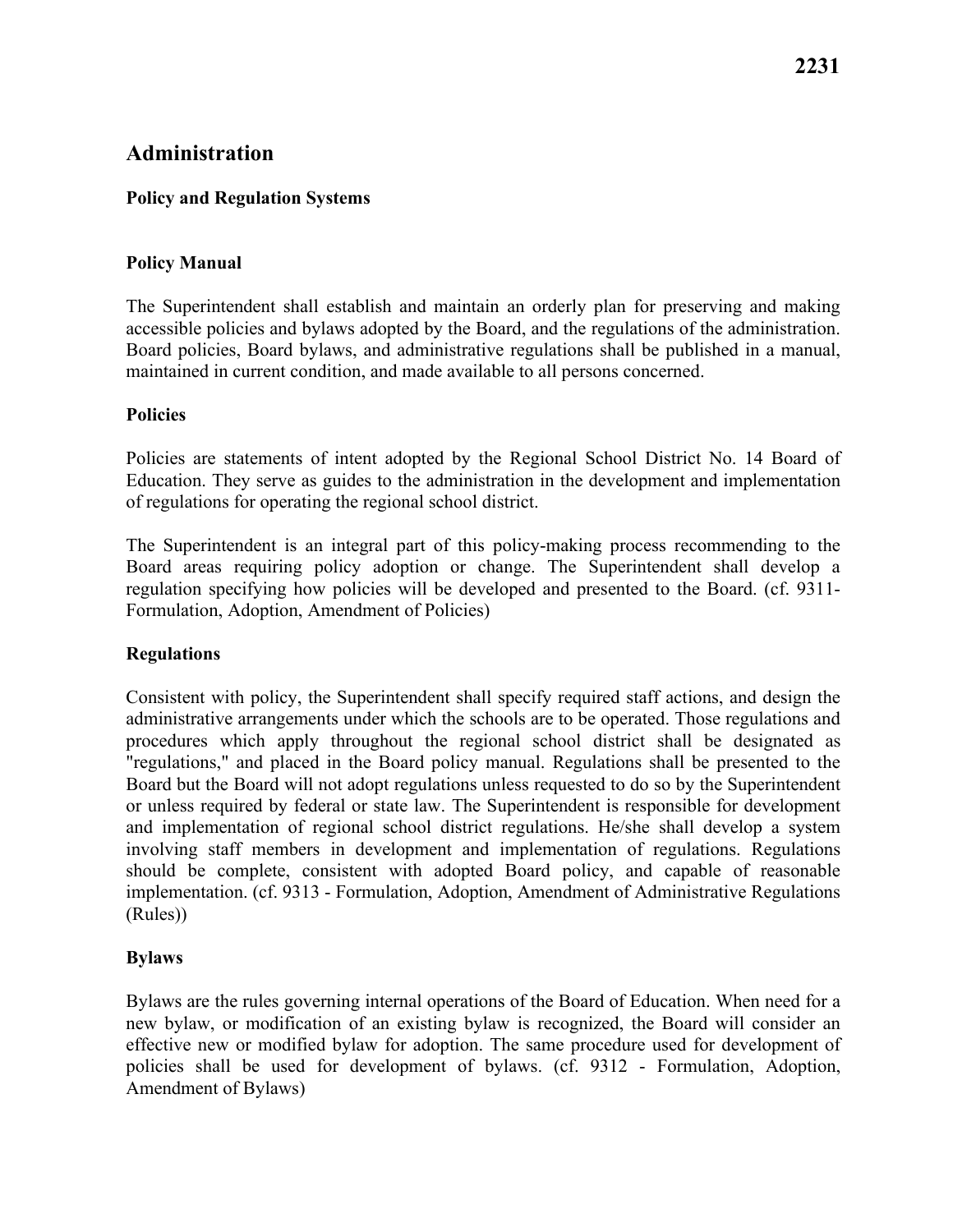# **Administration**

#### **Policy and Regulation Systems**

#### **Functions and Composition of Committees and Channels**

#### **1. Board of Education**

 law, must adopt policy (cf. 9311). It receives recommended drafts from the The Board of Education is responsible for the development of policy and, according to Superintendent, individual Board members and/or the policy committee. The Board may accept and adopt drafts, return them to the policy committee or Superintendent with requests for specific changes, or reject them outright. The Board may originate a request for a needed policy through the policy committee and/or Superintendent.

#### **2. Superintendent of Schools**

The Superintendent of Schools transmits recommended policy drafts to the Board with request for action. The Superintendent receives drafts from the Chairperson of the appropriate committee, and may accept drafts, or refer them back with requests for specific changes. The Superintendent must act within thirty (30) days and notify the committee of his/her action. The Superintendent approves rules and regulations (cf. 9313). The Superintendent may receive and approve drafts, return them to the submitting committee with request for specific changes, or reject them outright.

#### **3. Committees**

Each area of policies shall have a committee of Board of Education members and others if desirable to receive recommendations for new or modified policies or rules and regulations.

 The committee will also recommend its own policy changes. The committee shall review once each year all the policies in the particular area for improvements. At least one administrator shall meet with the committee as well as the person who shall write drafts as requested.

#### **Distributing Revised Pages to Manual Holders**

Whenever the Board adopts, revises or deletes policies or bylaws, and whenever the administration approves, revises or deletes regulations, all holders of policy, bylaw and regulations manuals must be notified.